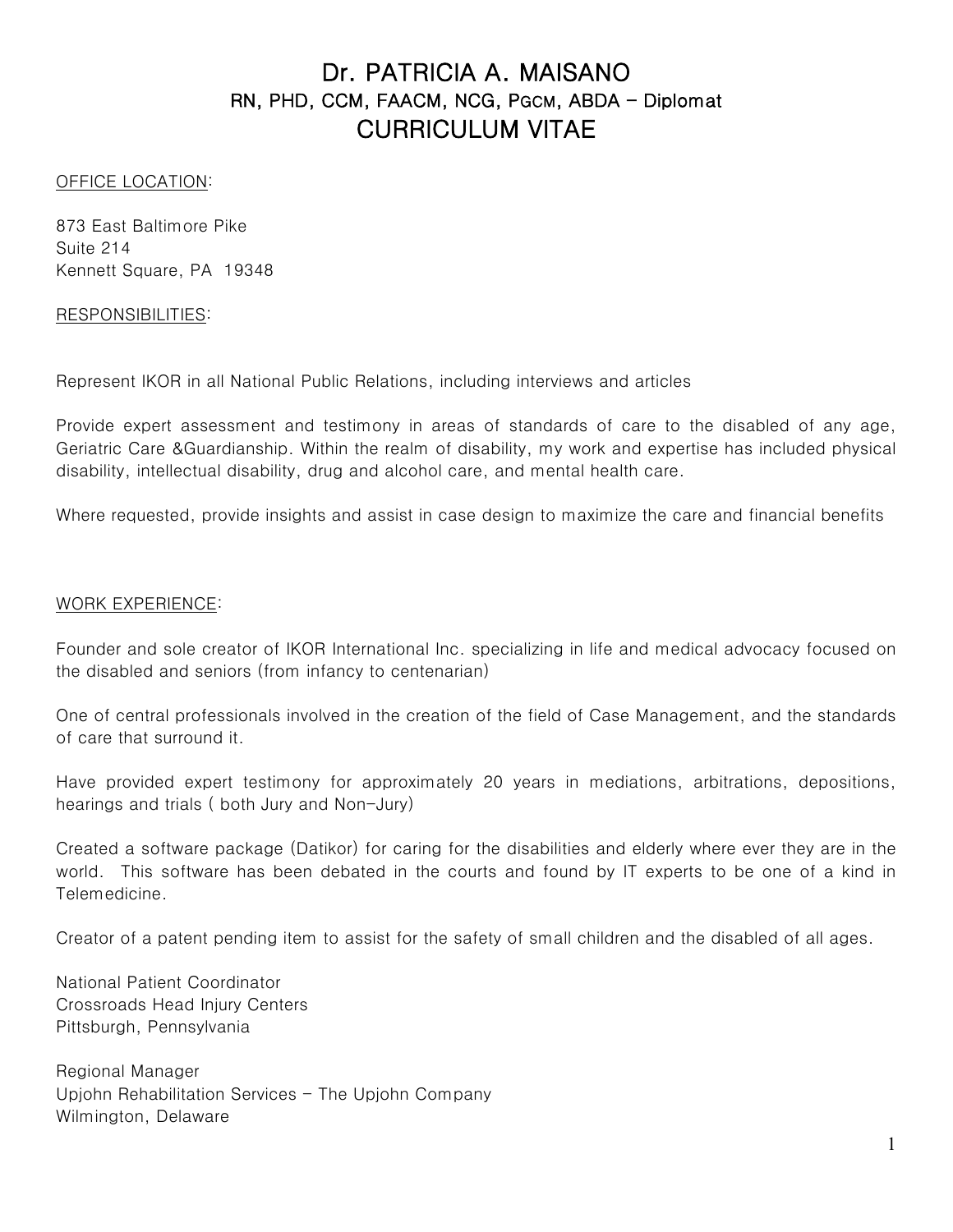Medical Administrator New Castle County Headstart Wilmington, Delaware

Clinical and Theoretical Nursing Instructor Chester/Upland Nursing School Chester, Pennsylvania

# EDUCATION, HONORS, CERTIFICATIONS & LICENSES:

# EDUCATION

- RN, St. Francis School of Nursing
- BS, in Behavioral Science, Wilmington College
- MS, in Assessments and Evaluations Science
- PHD, in Health Science

## CERTIFICATIONS

- Diplomat American Board of Disability Analysts, Senior Disability Analyst (ABDA)
- Certified Case Manager (CCM) #00838
- Fellow Certification in Case Management (FAACM)
- National Certification for Registered Guardian (NCG)
- Geriatric Care Management (PGCM)
- Recognized as expert witness in Case Management, Nursing, and Guardianship in Pennsylvania, Delaware, and Texas

## LICENSES

- Pennsylvania R.N.  $#248437L$
- Delaware -L1009492

## **HONORS**

- Nominated for Pennsylvania Business Woman of the Year :1996 & 1997
- Who's Who in American Nursing: 1988 1989 & 1990 1991 1992 & 1993
- Listed in the National Distinguished Service Registry, Medical and Vocational Rehabilitation
- Appointment of Representation for Medical Information Mission to China and Russia 1989
- Who's Who in Executive Women of America: 1989 1990, 1990 1991
- Who's Who Worldwide, 1997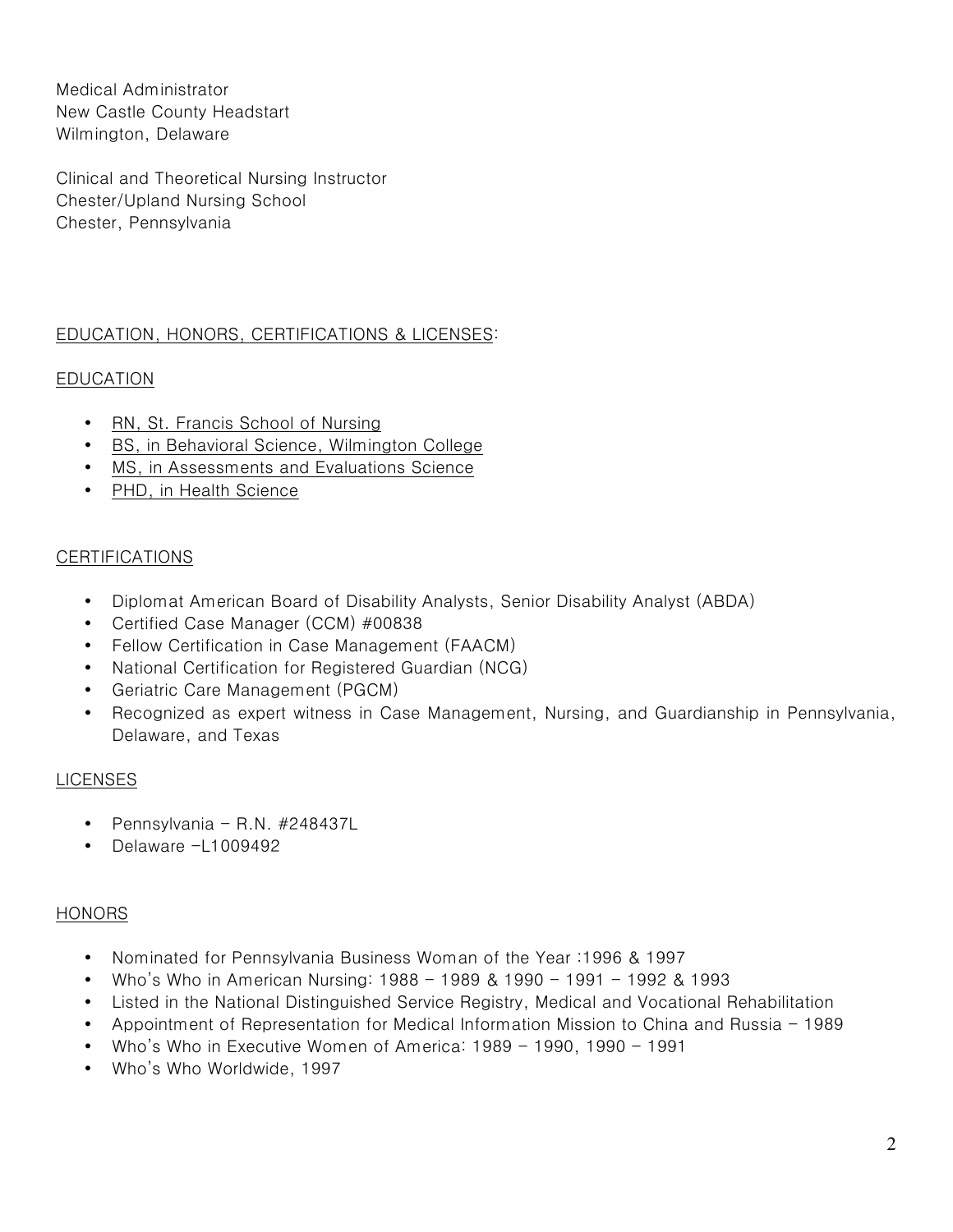# PROFESSIONAL MEMBERSHIPS

- American Association of Nurse Assessment Coordinators
- National Guardianship Association
- National Association of Professional Geriatric Care Managers
- American Board of Certified Case Managers
- American Board of Disability Analysts
- International Association of Rehabilitation Professionals
- Pennsylvania Bar Institute Faculty Member
- Chester County Estate Planning Council
- Philadelphia Estate Planning Council

#### PUBLIC SERVICE:

- Board member the YMCA of Brandywine Valley
- Board Member- Chester County Counsel on Domestic Violence
- Board Member- Kennett Area Senior Center
- Advisory Panel Healthy Delawareans with Disabilities 2010
- United Way Appropriations Committee
- Area Chairman-Chester County Republican Committee
- Kennett Township Zoning Board
- Advisory Committee- Kennett Square Senior Center Adult Day Programs
- Chadds Ford Historical Society Guide
- Member Chester County Chamber of Commerce
- Member of the Delaware Board of Directors of the American Diabetes Association
- Democratic and Republican Parties, Fund Rising Chairman

## PRESENTATIONS AND PUBLICATIONS

"The Aging Family and Crisis in the Workplace"

Women's Health Conference - University of Pennsylvania

"Elder Care Issues"

Women's Wellness Conference- State of Delaware

"Exploring Options for the Elderly- Guidelines for the Family"

Downingtown National Bank Public Lecture Series

"Issues of Guardianship"- Professional Guardianship

Manor Care Incorporated Public Information Series